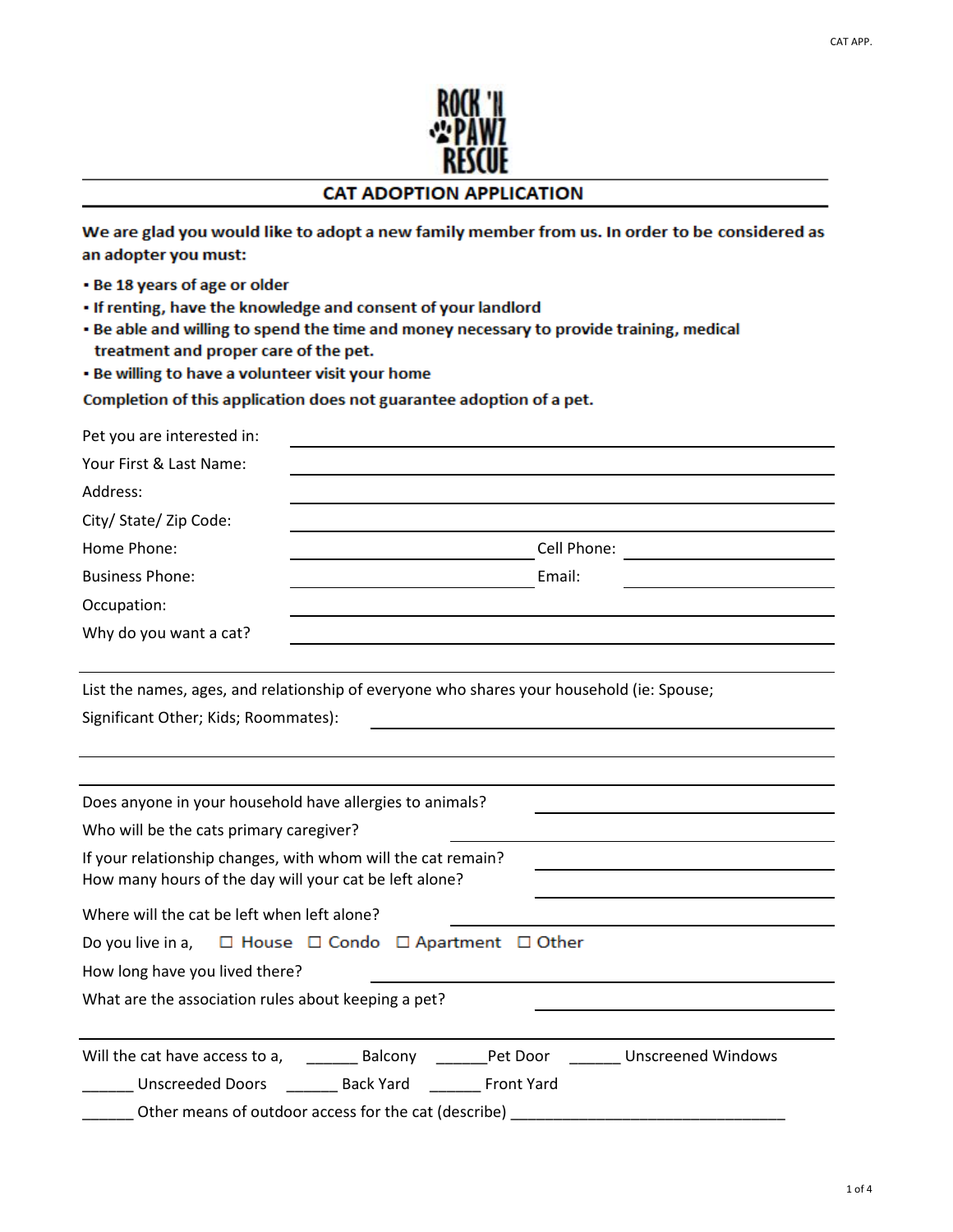| Landlord                                                                                   |                   |         |                          |  |
|--------------------------------------------------------------------------------------------|-------------------|---------|--------------------------|--|
| Name:                                                                                      | Phone:            |         |                          |  |
| Address:                                                                                   |                   |         |                          |  |
| What areas of your home will the cat be allowed?                                           |                   |         |                          |  |
| Where will the cat sleep at night?                                                         |                   |         |                          |  |
| Where will you keep the litterbox?                                                         |                   |         |                          |  |
| What will you do if the cat claws the drapes or furniture?                                 |                   |         |                          |  |
| What behavior is unacceptable to you?                                                      |                   |         |                          |  |
| Please list all pets you have had in the past or currently have in your care:              |                   |         |                          |  |
|                                                                                            |                   |         |                          |  |
| Were they spayed/ neutered?                                                                |                   |         |                          |  |
| Were your cats tested for FIV/FELV?                                                        |                   |         |                          |  |
| Where did you get your previous pets?                                                      |                   |         |                          |  |
| Will your new cat be a,                                                                    | Indoor            | Outdoor | Both if Allowed          |  |
| Outside Anytime                                                                            | Daytime Only      |         | <b>Under Supervision</b> |  |
| On Balcony/ Patio only                                                                     | On a leash        |         | Only when its older      |  |
| Only if I move to a house or other location                                                |                   |         |                          |  |
| Will you feed your cat,                                                                    | Wet Food Dry Food |         | <b>Both</b>              |  |
|                                                                                            |                   |         |                          |  |
| Advantage _________ Revolution _________Other/Specify __________________________           |                   |         |                          |  |
| Do you plan to declaw the cat?                                                             | Yes               |         | No                       |  |
| (Why?):                                                                                    |                   |         |                          |  |
| Have you ever declawed a cat?                                                              | Yes               |         | No                       |  |
| (Why?):                                                                                    |                   |         |                          |  |
| What will you do with your new cat                                                         |                   |         |                          |  |
| If you go on vacation?                                                                     |                   |         |                          |  |
| If you move to a no pet building?                                                          |                   |         |                          |  |
| If your partner is allergic to your pet?                                                   |                   |         |                          |  |
| If you get married?                                                                        |                   |         |                          |  |
| If you move locally?                                                                       |                   |         |                          |  |
| If you move out of state?                                                                  |                   |         |                          |  |
| Under what circumstances would you not be able to keep the new cat? (Check all that apply) |                   |         |                          |  |
| ___ Pregancy/ New Baby _______ Divorce/ Separation _______Spouse/ Child is allergic        |                   |         |                          |  |
| Needs too much Attention ________ Job Changes/ Loss _______ New House/ Apartment           |                   |         |                          |  |
| Scratches Drapes/ Furniture _________ Behaviour Problems ________ Expensive Vet Bills      |                   |         |                          |  |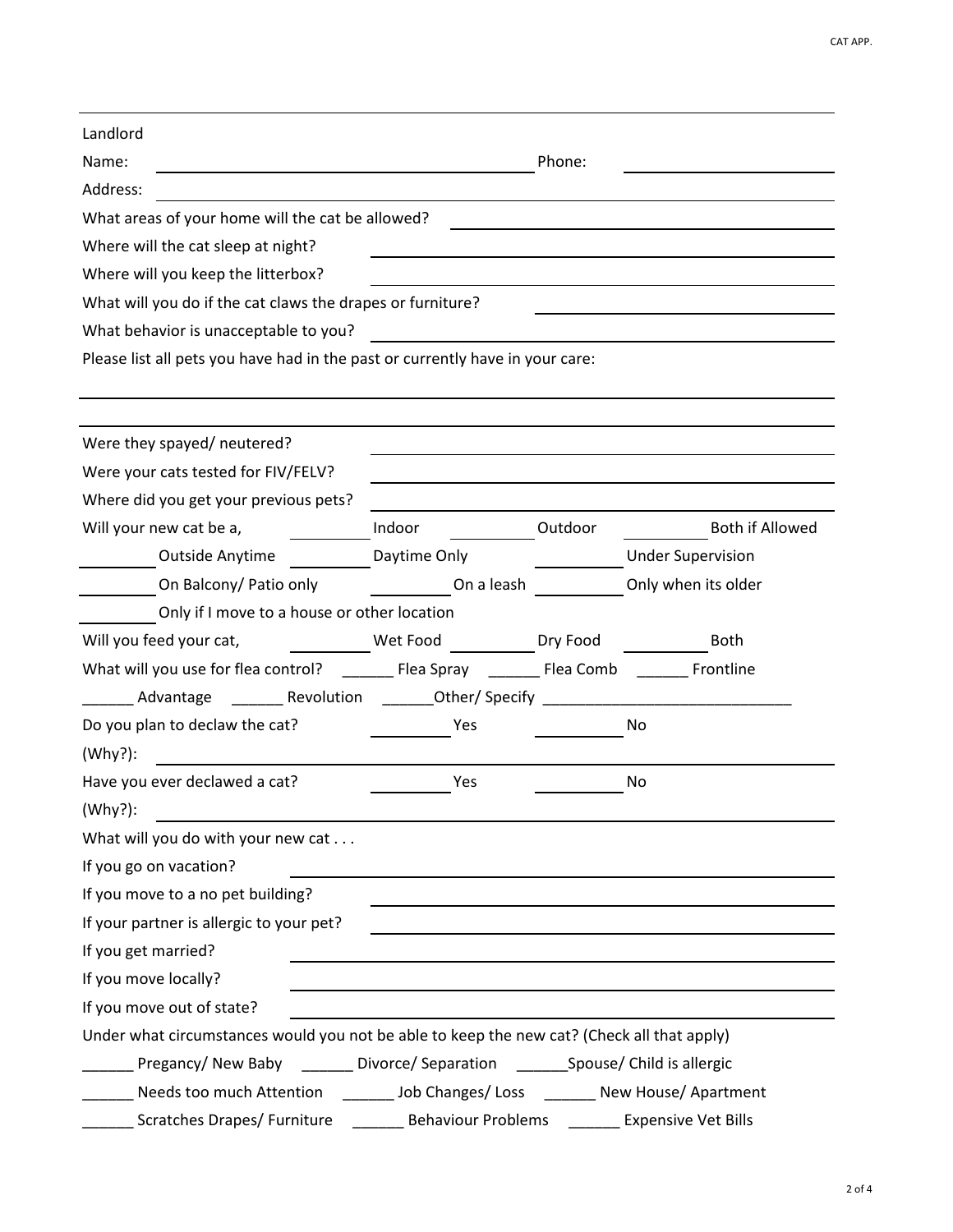|                                                                                      | Sprays/Litterbox Problems _______ Needs Special Diet<br>Conflicts with Other Pets     |                   |                                                                                        |  |  |
|--------------------------------------------------------------------------------------|---------------------------------------------------------------------------------------|-------------------|----------------------------------------------------------------------------------------|--|--|
|                                                                                      | Cat Becomes Disabled                                                                  |                   |                                                                                        |  |  |
| How did you hear about cat adoptions?                                                |                                                                                       |                   |                                                                                        |  |  |
| Have you tried to adopt a cat/ kitten in the past?                                   |                                                                                       | Yes               | No                                                                                     |  |  |
| Are you prepared to cover any vet expenses your pet may incur throughout their life? |                                                                                       |                   |                                                                                        |  |  |
| Yes                                                                                  | No                                                                                    | Is there a limit? |                                                                                        |  |  |
| How much is too much?                                                                |                                                                                       |                   |                                                                                        |  |  |
| List current and past vetinarians that you use or have used:                         |                                                                                       |                   |                                                                                        |  |  |
| Name:                                                                                |                                                                                       | Phone:            |                                                                                        |  |  |
| Name:                                                                                |                                                                                       | Phone:            |                                                                                        |  |  |
| (PLEASE READ AND INITIAL EACH STATEMENT BELOW):                                      |                                                                                       |                   |                                                                                        |  |  |
|                                                                                      |                                                                                       |                   |                                                                                        |  |  |
|                                                                                      | I understand that I am committing to care for this animal and have it as part of my   |                   |                                                                                        |  |  |
|                                                                                      | family for its natural life, which can be up to 17 years for some pets.               |                   |                                                                                        |  |  |
|                                                                                      | I am financially able to provide for the animals needs. This includes food, supplies, |                   |                                                                                        |  |  |
|                                                                                      | shelter, veterinary care, heartworm, flea, tick and parasite prevention. Which can    |                   |                                                                                        |  |  |
| be approximately \$800 per year.                                                     |                                                                                       |                   |                                                                                        |  |  |
|                                                                                      | I have adequate time to spend with my new pet, including time for training, exer-     |                   |                                                                                        |  |  |
| cise and grooming,                                                                   |                                                                                       |                   |                                                                                        |  |  |
|                                                                                      | I understand that if I move, my pet will make the move with me.                       |                   |                                                                                        |  |  |
|                                                                                      | I understand I must comply with all state and local ordinances concerning pet lic-    |                   |                                                                                        |  |  |
| ensing and vaccinations.                                                             |                                                                                       |                   |                                                                                        |  |  |
|                                                                                      | I understand there may be additional requirements set forth that will be disclosed    |                   |                                                                                        |  |  |
|                                                                                      |                                                                                       |                   | based on which pet is chosen and the nature of the pets personality, needs, dislikes,  |  |  |
| etc.                                                                                 |                                                                                       |                   |                                                                                        |  |  |
|                                                                                      |                                                                                       |                   | I understand that this pet must be returned to ROCK 'N PAWZ RESCUE if for any reason   |  |  |
|                                                                                      | I am no longer able to care for him/her.                                              |                   |                                                                                        |  |  |
|                                                                                      | This pet shall never be given away, sold, transferred, abandoned, or neglected by     |                   |                                                                                        |  |  |
| you at any time, for any reason.                                                     |                                                                                       |                   |                                                                                        |  |  |
|                                                                                      | ROCK 'N PAWZ RESCUE reserves the right to reclaim this pet should the contract        |                   |                                                                                        |  |  |
|                                                                                      | agreement be broken or violated by you.                                               |                   |                                                                                        |  |  |
|                                                                                      | I agree to routine follow-up post adoption.                                           |                   |                                                                                        |  |  |
|                                                                                      |                                                                                       |                   | The microchip must always be updated if you move and you agree to always list ROCK     |  |  |
|                                                                                      |                                                                                       |                   | N PAWZ RESCUE as a secondary contact in case of crisis, death, disaster, incarceration |  |  |
|                                                                                      | etc. This is a precautionary measure to help you and insure safe release of the pet   |                   |                                                                                        |  |  |
| from authorities, if needed.                                                         |                                                                                       |                   |                                                                                        |  |  |
|                                                                                      |                                                                                       |                   |                                                                                        |  |  |